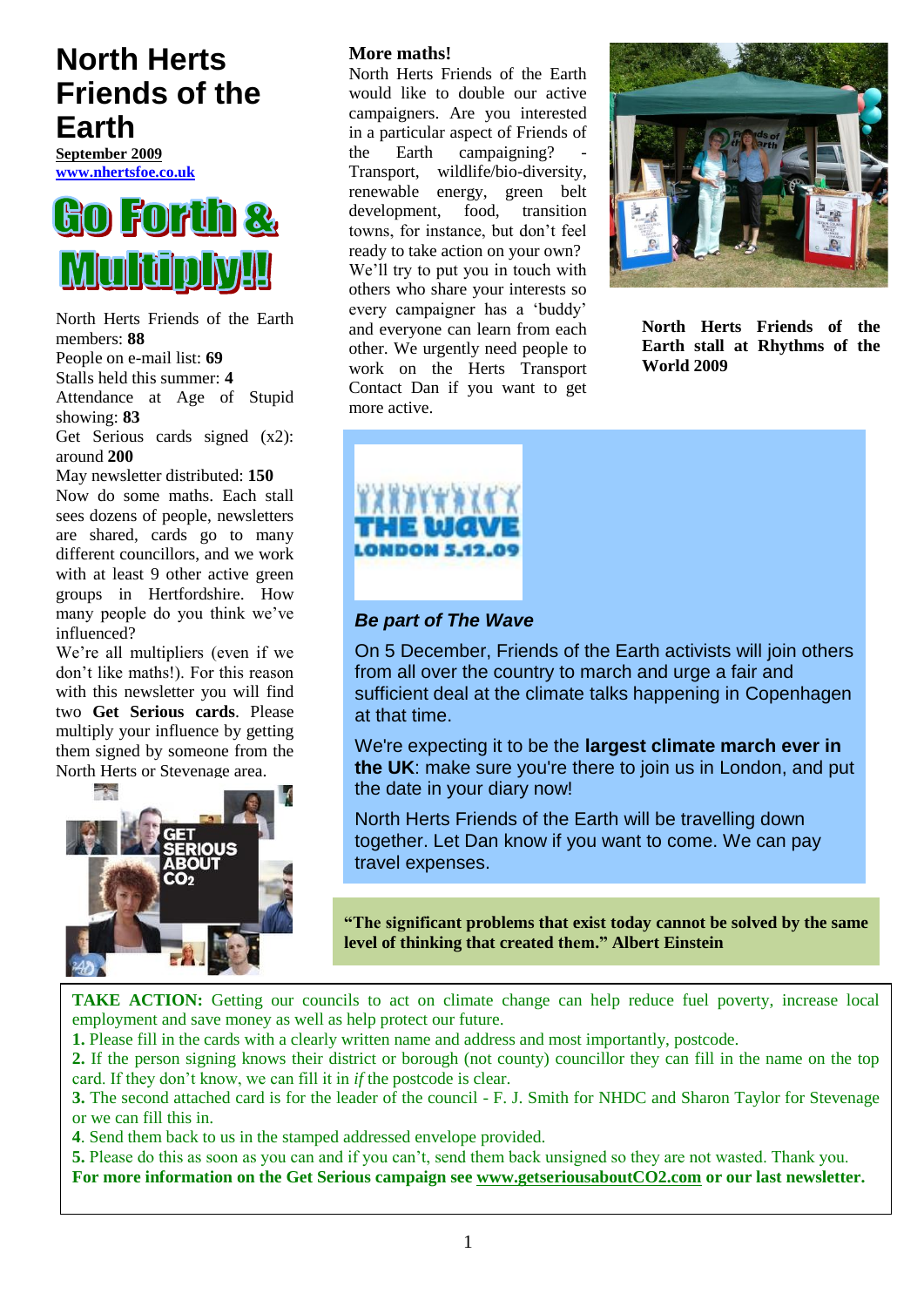# **Copenhagen 2009 – The Most Important Meeting in Human History**

In December the Danish capital of Copenhagen is hosting crucial talks on climate change.



The talks run from 7-18 December and are the latest in a series of efforts to reduce global greenhouse gas emissions.

#### **Origins of the talks**

The big push began at the Rio Earth Summit in 1992. More than 100 world leaders **agreed to take action** on climate change.

They signed up to the United Nations Framework Convention on Climate Change (UNFCCC).

The UNFCCC was set up to look at how to:

**- Reduce global warming** Preventing dangerous climate change.

**- Support poorer countries** To develop cleanly and cope with climate impacts.

#### **Global deal**

The process continued with the Kyoto Protocol in 1997.

The Protocol is the **first legally enforceable international treaty** designed to reduce emissions. It requires rich countries to take urgent action. It was signed by 141 countries and came into force in 2005.

#### **The time is now**

World leaders are expected to attend the Copenhagen talks. The summit is crucial if we are to take **serious action** to avoid dangerous climate change.

The talks will focus on setting new targets for the next stage of the Kyoto Protocol and securing financial commitments to tackle climate change internationally. Demand climate *change*

Friends of the Earth want to see **rich countries commit to**:

### **- Real action not dodgy accounting**

Cut emissions at home by at least 40% without offsetting.

#### **- Provide funding to developing countries**

Enabling them to adapt to climate change and develop low carbon technologies.

**- A fair and transparent process** Funding for the developing world should not be controlled by the World Bank

**- Stop gambling with our forests** Scrap proposals to reduce emissions from deforestation through offsetting.



http://www.350.org/

# **Less than 100 Days to Copenhagen –**

*["Shame us into action.](http://enoughsenough.cmail3.com/t/y/l/kiujdu/tyttdrad/t)"* - U.N. Secretary General, Ban Ki-moon.

On Copenhagen, *"The industrialised nations have an obligation to lead, and the developing countries have to join pretty soon, or we're going to be cooked."* - President Barack Obama's science adviser, John Holdren

# **Join Friends of the Earth in Copenhagen**

Friends of the Earth are inviting people to come to the climate talks in Copenhagen to support The Flood action on 12 December. Find out how you can book one of the limited number of subsidised, overland travel places available to Friends of the Earth local group members at

[http://www.foe.co.uk/community/](http://www.foe.co.uk/community/campaigns/climate/go_copenhagen_20794.html) [campaigns/climate/go\\_copenhage](http://www.foe.co.uk/community/campaigns/climate/go_copenhagen_20794.html) [n\\_20794.html](http://www.foe.co.uk/community/campaigns/climate/go_copenhagen_20794.html)



# **Get Serious About CO2 update**

The Government has agreed that councils will have new planning rules to tackle climate change, thanks to campaigning by Friends of the Earth. This means that councils must approve more green energy projects. Now we need to make sure these rules are strong enough to ensure climate change and community benefit are at the heart of councils' plans.

# **Congratulations North Herts - 50% recycling acheived.**

The people of North Herts have been enthusiastically recycling and just over 50% of the waste NHDC collects is recycled.

The 2003 Household Waste Recycling Act came about after a Friends of the Earth campaign drew widespread support from the public nationally. It is this public support for recycling which will keep the rates of recycling high.

We need to keep aiming high and Friends of the Earth are asking for 75% of our waste to be recycled by 2015.

Maybe North Herts should apply for a DEFRA award of £10,000 for local authorities who are working 'Towards Zero Waste'

But, a local council can"t be expected to deliver without wider support. We need businesses to be selling less waste to us and we need manufacturers to use more recycled materials to make their goods.

We also need to be sure that recycling is done in this country, creating jobs and reducing transport pollution.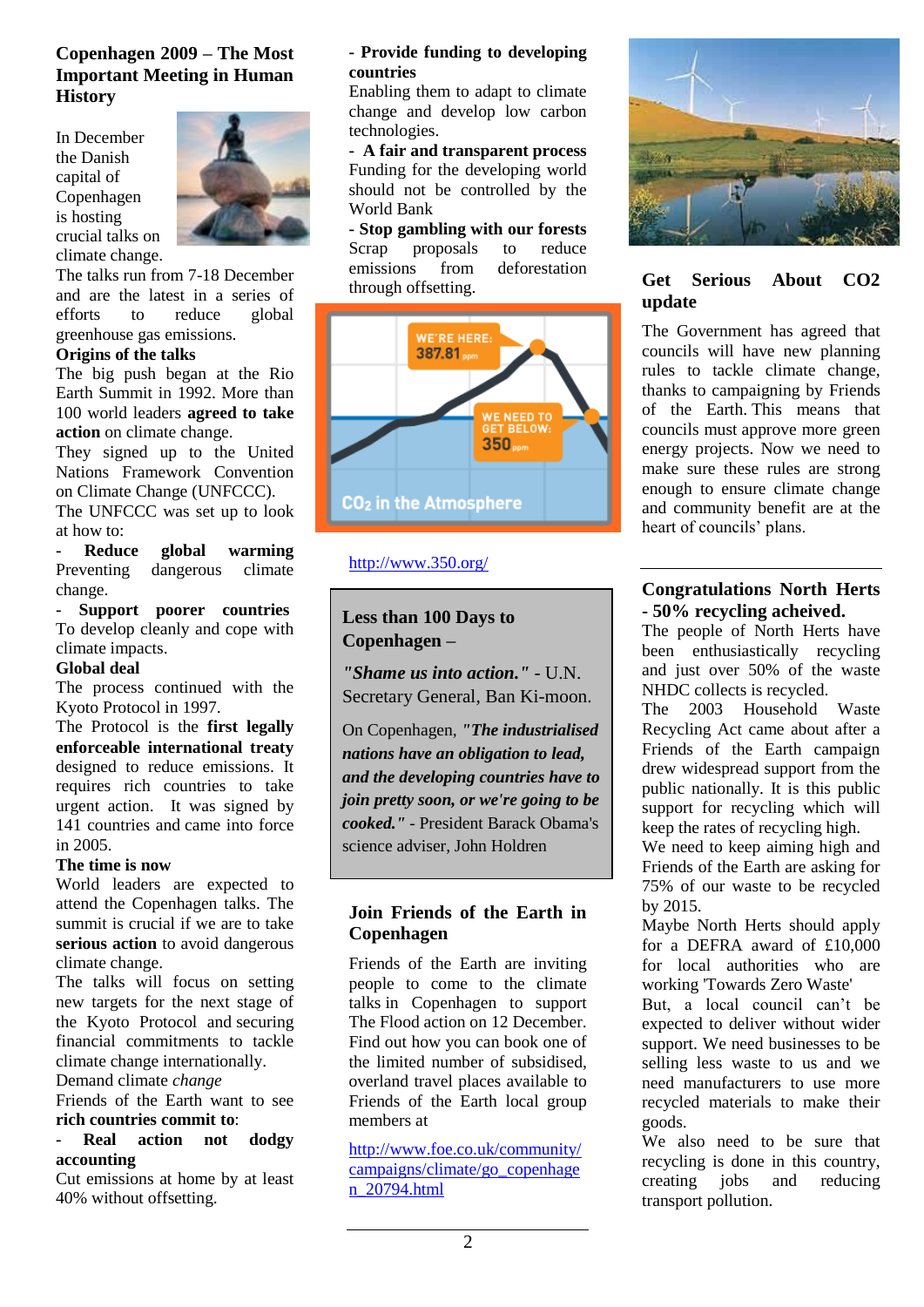Nationally, the levels of waste going to landfill has reduced from around 13,000 tonnes per quarter in 2002 to around 8,000 tonnes per quarter now with the sharpest decline over the last two years. We need to accelerate this trend by buying only the food we need, buying food with minimal packaging (shopping at the local markets reduces packaging significantly, compared to supermarket shopping) and buying fewer consumables that are obsolete or broken within a month.

The green slogan has always been Reduce, Reuse (Repair is also an option) and Recycle in that order, with the priority being creating less waste in the first place.

Let's give ourselves (the people of North Herts) a pat on the back and keep working to live within the limits of the world"s resources and reduce pollution.

Oppose the Herts incinerator see <http://hertswow.webs.com/>

### **Campaign success**



Last year, along with many other groups, North Herts Friends of the Earth campaigned for a strong and sustainable renewable energy strategy. Thousands of postcards were signed backing the campaign.

We"ve done it! The Government has announced a new low-carbon transition plan and confirmed that the role of Ofgem will be changed. The energy regulator will now prioritize climate change and security of supply. This is exactly what we've been campaigning for.

#### Read all about it:

[http://www.foe.co.uk/campaigns/c](http://www.foe.co.uk/campaigns/climate/news/res_20790.html) [limate/news/res\\_20790.html](http://www.foe.co.uk/campaigns/climate/news/res_20790.html)

#### **It's down to us**

As usual the success of the campaign comes down to us, the people who went out there and acted.

#### **Want to know more**

You can read Friends of the Earth"s full reaction to the Government"s plans at [http://www.foe.co.uk/resource/bri](http://www.foe.co.uk/resource/briefing_notes/low_carbon_transition_plan.pdf) [efing\\_notes/low\\_carbon\\_transition](http://www.foe.co.uk/resource/briefing_notes/low_carbon_transition_plan.pdf) [\\_plan.pdf](http://www.foe.co.uk/resource/briefing_notes/low_carbon_transition_plan.pdf)

10:10 is the perfect opportunity to discover what"s possible when we work together.

This huge new campaign has had excellent publicity; even the Sun gave it coverage:

[http://www.thesun.co.uk/sol/home](http://www.thesun.co.uk/sol/homepage/news/Green/2615970/Campaign-to-save-you-energy-and-cash-kicks-off-today.html) [page/news/Green/2615970/Campa](http://www.thesun.co.uk/sol/homepage/news/Green/2615970/Campaign-to-save-you-energy-and-cash-kicks-off-today.html) [ign-to-save-you-energy-and-cash](http://www.thesun.co.uk/sol/homepage/news/Green/2615970/Campaign-to-save-you-energy-and-cash-kicks-off-today.html)[kicks-off-today.html](http://www.thesun.co.uk/sol/homepage/news/Green/2615970/Campaign-to-save-you-energy-and-cash-kicks-off-today.html)

### **10:10**



10:10 is an ambitious project to unite every sector of British society behind one simple idea: that by working together we can achieve a 10% cut in the UK"s carbon emissions in 2010.

# **[http://www.1010uk.org](http://www.1010uk.org/)**

**Why Bother?**

Why bother jumping out of the way of a speeding car? Why bother removing a burst appendix? Cutting 10% in one year is a bold target, but for most of us it's an achievable one, and is in line with what scientists say we need over the next 18 months. It"s now or never for the climate.

By signing up to a 10% target we're not just supporting  $10:10$ we"re making it happen. In our homes, in our workplaces, our schools and our hospitals, our galleries and football clubs and universities, we"ll be backing each other up as we take the first steps on the road to becoming a zerocarbon society. It's easy to feel powerless in the face of a huge problem like climate change, but by uniting everyone behind immediate, effective and achievable action, 10:10 enables all of us to make a meaningful difference.

**Get a 10:10 piece of recycled plane when you sign up!**

#### **International Day Against Monoculture Tree Plantations**

#### **21 September 2009 International Declaration: Stop the expansion of monoculture tree plantations !**

Throughout the world, millions of hectares of productive land are rapidly being converted into green deserts presented under the guise of "forests". Local communities are displaced to give way to endless rows of identical trees – eucalyptus, pine, oil palm, rubber, jatropha and other species - that displace most other forms of life from the area.

Farmland, which is crucial for the food sovereignty of local communities, is converted to monoculture tree plantations producing raw materials for export. Water resources become depleted and polluted by the plantations while soils become degraded.

Human rights violations are rife, ranging from the loss of livelihoods and displacement to repression and even cases of torture and death. While communities suffer as a whole, plantations result in differentiated gender impacts, where women are the most affected.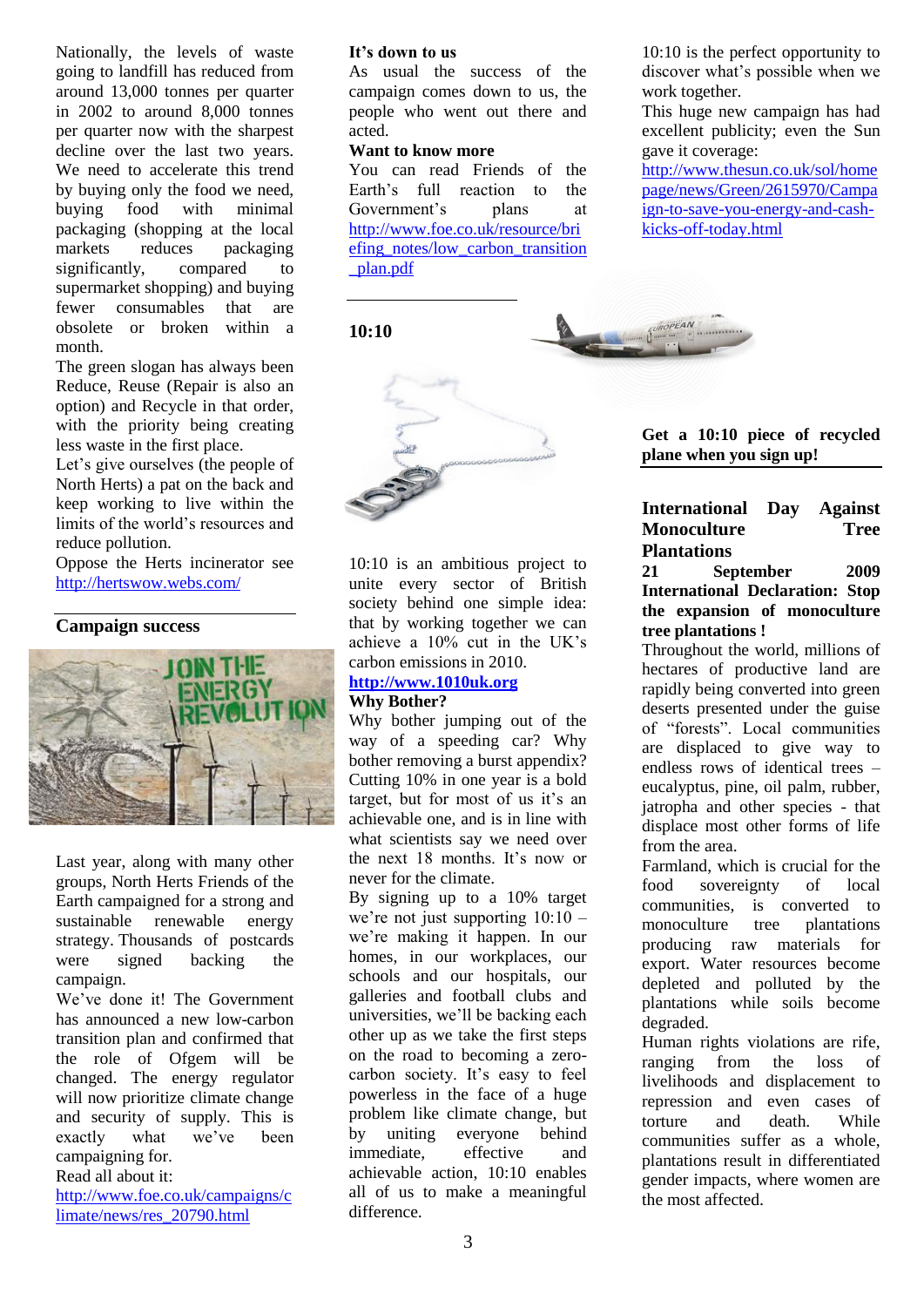The motive is simple: to grab people"s lands for corporations operating in the pulp and paper, timber, rubber, palm oil and recently also biochar (\*) businesses, so that they can have access to more and cheaper raw material to increase their profits even further. Wasteful over consumption of the products of these plantations by nations in the affluent North plays a big role in increasing their spread.

The problem has been further compounded with the arrival of new corporate actors aiming at profiting from climate change by promoting false solutions through the establishment of so-called "carbon sink" plantations, the promotion of agrofuels – agrodiesel and wood ethanol- and the introduction of genetically engineered trees.

However, corporate plans are facing increased opposition. In country after country, people are standing up to oppose the expansion of tree plantations and a worldwide movement has been growing over the years, bringing together the numerous local struggles and helping to raise the voices of those who suffer from plantations.

On this International Day Against Tree Monocultures in 2009, the message is loud and clear: Plantations are not forests: stop the expansion of monoculture tree plantations!

(\*) Biochar: charcoal which would be buried in the soil where it is supposed to act as a fertiliser and as a carbon store (\*\*) FSC (Forest Stewardship Council), PEFC (Programme for the Endorsement of Forest Certification schemes), SFI (Sustainable Forestry Initiative), RSPO (Roundtable on Sustainable Palm Oil)

**Take Action:** Sign the petition here[: http://www.wrm.org.uy/](http://www.wrm.org.uy/)

#### **Green tea -a low-carbon**

**cuppa** In Britain we drink 229 million cups of tea and coffee every day.



In fact, about a **quarter of all electricity** used in domestic cooking is consumed by electric kettles.

It's unthinkable that we could make do without, but you can make tea without using so much energy.

You can simply change the way you use your existing kettle or you can buy an eco-friendly model.

Save energy and money, and measure how much water you use. Simply **fill your mug** with water and pour it in. Or **mark your kettle** with a pen or sticker to indicate the level for 1 cup, 2 cups, etc.

Do it this way and you'll **save around £40** (the cost of the Eco Kettle). That's enough to add thermostatic radiator valves to five radiators around your home.

# **After 14 months of cyber attacks GM Watch website is relaunched.**

The GM Watch site has profiles on the PR players in the promotion of GM crops, and George Monbiot has called it the world's most comprehensive database on the impact and politics of GM crops. For some strange reason it has been the subject of highly specific and professional hacking for 14 months, but now it is up and running again.

Maybe the two articles (fully referenced online) below give some idea of why it is so disliked: GM (not so) sweet potato.

The virus-resistant sweet potato has been the ultimate GM showcase project for Africa, generating a vast amount of global media coverage. The Monsantotrained scientist fronting the project has been proclaimed an

African heroine and the saviour of millions, based on her claims about the GM sweet potato doubling output in Kenya. Forbes magazine even declared her one of a tiny handful of people around the globe who would "reinvent the future". It eventually emerged, however, that the claims being made for the GM sweet potato were bogus, with field trial results showing the GM crop to be a dud. The actual results of the 3-year trials showed that far from dramatically out-yielding the non-GM sweet potatoes, the exact opposite was the case: "The report indicates that during the trials non-transgenic crops used as a control yielded much more tuber compared to the transgenic". The GM crop was also found to be susceptible to viral attack - the very thing it had been created to resist.

# **Tarnished Golden Rice**

Golden Rice has been hyped for almost a decade as a life saver for millions suffering from vitamin A deficiency (VAD). The United States Congress to a Special Congressional Forum, "Can Biotechnology Solve World Hunger?" went further, declaring that "'golden rice', which has been modified to include certain vitamins… is already saving the sight of thousands of children in the poorest parts of Asia."

But none of these claims were true. Not only was Golden Rice not "already saving the sight of thousands of children", there was no evidence to support the claim that it was capable of doing so.

The critical issue was the levels of expression of beta-carotene. The available figures showed Golden Rice produced only small amounts of this vitamin A precursor, or provitamin A. Worse still, after the rice was cooked, the amount of provitamin A was reduced by another 50 per cent.

In addition, the World Health Organisation states that there are already tried-and-tested programmes for treating Vitamin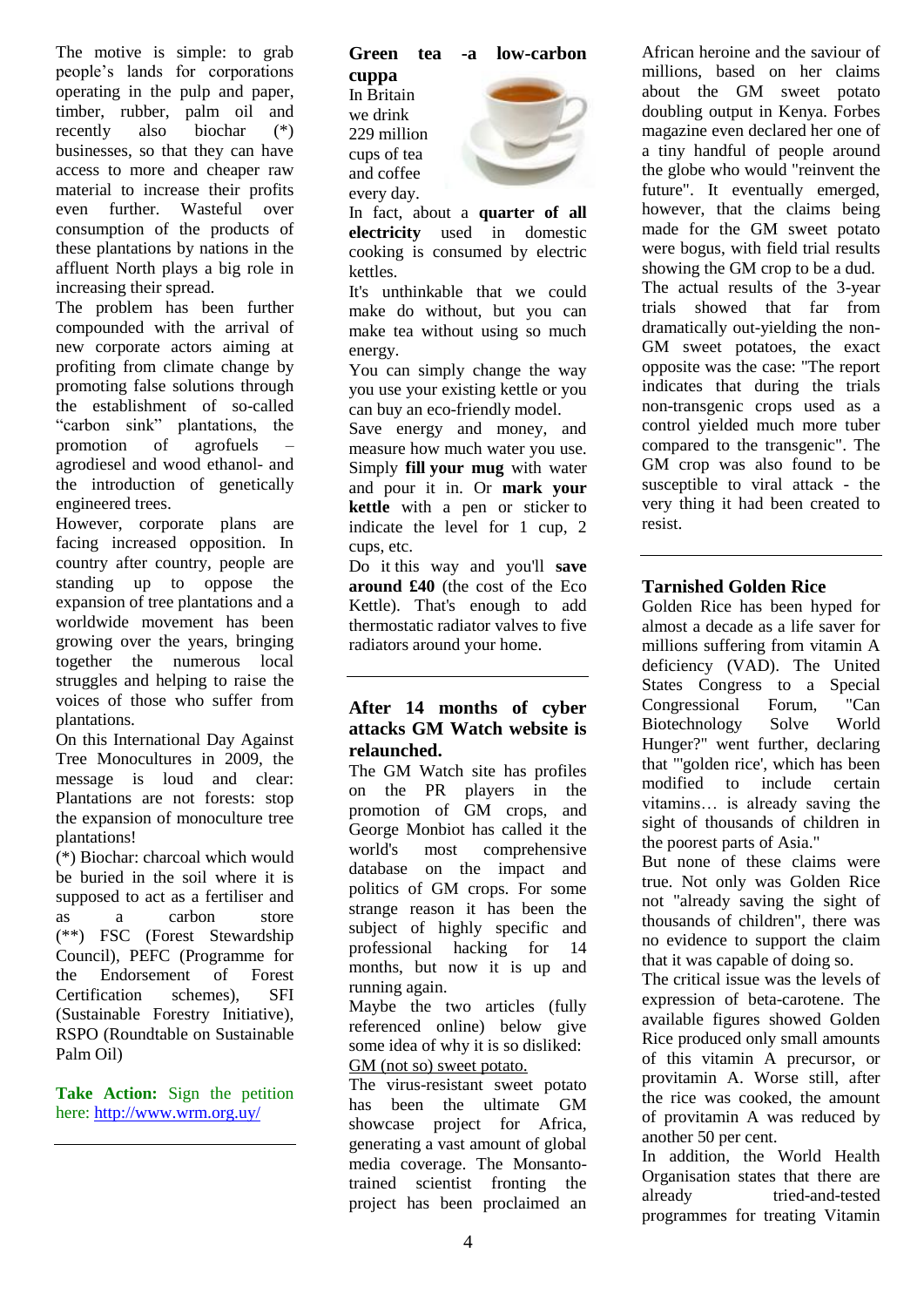A deficiency involving cheap, traditional, and readily available solutions. Although underresourced, these programmes make Golden Rice completely unnecessary.

Vitamin A supplementation, WHO says has already "averted an estimated 1.25 million deaths since 1998 in 40 countries." According to WHO malnutrition expert Francesco Branca, giving out supplements, fortifying existing foods with vitamin A, and teaching people to grow carrots or certain leafy vegetables are, as things stand, more promising ways to fight VAD than Golden Rice.

[http://www.gmwatch.org](http://www.gmwatch.org/)

# **We all know the Gov are fully committed to fighting climate change don't we?**

So, of course, we all know the answer to this complicated multiple-choice question then: **1.**Peter Mandelson, Secretary of State for Business, Innovation and Skills, offered to keep Vestas wind turbine factory in the Isle Of Wight (the UK "s ONLY turbine company) open and save 400 jobs (and the climate).

#### **OR**

**2.**Mandelson is "lending" £340 MILLION to Airbus to keep producing planes. *Tough one eh?*  **BING!** Time's up. Yes – you were right! It's option 2!



### **Tackle climate change problems!**

**Herts Climate Links at<http://www.hertsclimateaction.org.uk/>**

**This web site is for everyone in Hertfordshire who wants to work towards a sustainable environment and reduce the effects of climate change.**

**The site is growing - could you help to improve it? Suggestions for links and other features very welcome.**

#### **Get serious about local transport - come and learn more**

# **Fancy learning more about how to get serious about cutting carbon from local transport?**

Friends of the Earth, Campaign for Better Transport, CTC, Sustrans, and CPRE are holding a local transport activist day in September:

**- 26 September** - London : 10am-4.30pm

#### **What's the plan?**

We'll start by bringing you up to date on the latest developments in local, regional and national transport policy.

The main focus of the day will be **skills workshops** - where you'll share your experiences of local campaigning and explore the most effective ways of influencing your local authority.

#### **Make connections**

There'll also be plenty of **opportunities for networking** and talking to staff and local activists.

# *[Download the](http://www.foe.co.uk/resource/event_background_documents/ltp_agenda.pdf) draft agenda.*

**Register now** [http://www.foe.co.uk/community/](http://www.foe.co.uk/community/news/ltp_day_21085.html) [news/ltp\\_day\\_21085.html](http://www.foe.co.uk/community/news/ltp_day_21085.html)

Please contact Dan if you are interested in going. We can cover costs.

# **East of England Plan > 2031 - Public consultation**

Twelve public consultation events are being held across the region in September (see

[http://events.eera.gov.uk/conferen](http://events.eera.gov.uk/conferences/) [ces/](http://events.eera.gov.uk/conferences/) to provide an opportunity to debate and hear more about planning for the future of the region. These interactive events will provide plenty of opportunity for the audience to question the East of England Regional Assembly and an expert panel about planning for the thousands of new homes needed across the East of England by 2031.

Attending one of these meetings will inform you about the public consultation and give you an opportunity to participate in the regional debate on how we should plan for new homes over the next 20 years. Related issues, such as the economy, transport, climate change and the environment will also be discussed. By getting involved at this early stage, you are in the best position to influence growth in your area and the East of England as a whole.

### **Online campaigning works!**

Avaaz, the online campaigning NGO, has recently put together a short report about "What happened after I signed the petition?" It gives positive examples on how online campaigning can make a difference.

For example, leading up the July G8 Summit, 130,000 Avaaz members signed a petition in 48 hours calling for the G8 industrial countries to limit global warming to 2 degrees Celsius - focusing on shaming 3 countries who were blocking progress. As Avaaz and partners built pressure in Italy and around the world, the blocking countries relented, and the G8 leaders agreed to the 2-degree goal!

When monks and democracy protesters filled the streets of Burma in October 2007, Avaaz members rose in support of them worldwide. **More than 800,000**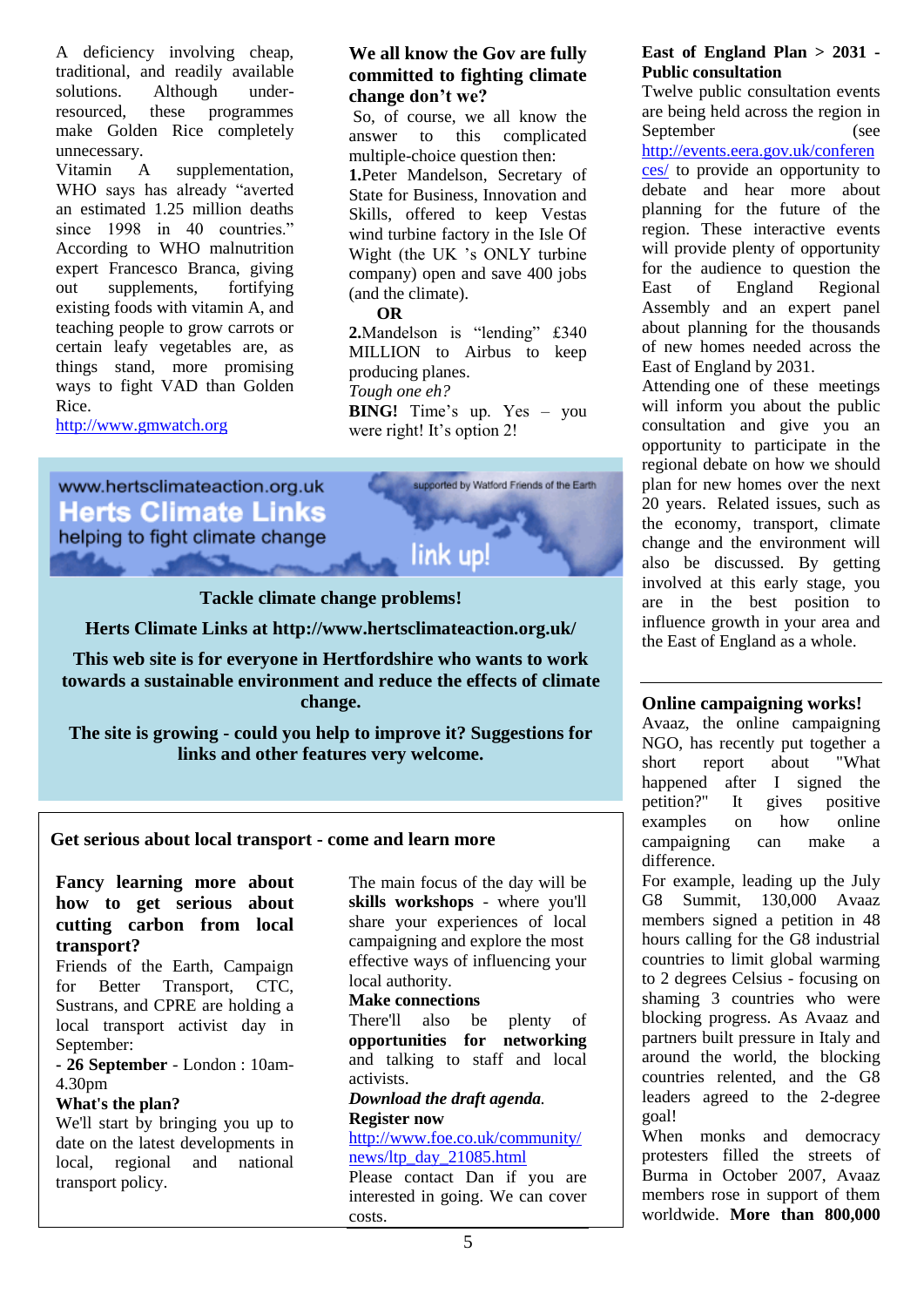**members from every country on earth signed a petition** urging China and the UN Security Council to oppose the violent crackdown and support genuine dialogue and reconciliation, a message **publicly delivered to UK Prime Minister Gordon Brown** and sent through diplomatic channels and newspaper ads to Chinese officials. Thousands of Avaaz members in Europe successfully pressed for stronger targeted EU sanctions on the Burmese junta, more than **2000 members in Singapore sent messages to their foreign minister** urging a stronger stance with Burmese officials, and **50,000 pledged to boycott Chevron and Total Oil** for doing business with the Burmese regime. When the junta banned cameras, cell phones, and internet connections as part of its crackdown

For more positive examples, see: [https://secure.avaaz.org/en/report\\_](https://secure.avaaz.org/en/report_back_2/) [back\\_2/.](https://secure.avaaz.org/en/report_back_2/)

# **Eating oil!**

From 2006 to 2008, global food prices rose rapidly – caused by global market failures, fluctuating oil prices, increases in extreme weather events and the unsustainable and immoral dash to grow crops to 'feed' cars rather than people. Social and political unrest at the cost and scarcity of staple foods followed in 14 countries worldwide – from 'tortilla riots' in Mexico to protests over the price of pasta in Italy. In the UK, we have not yet experienced the worst effects of a globally imbalanced food system, but here too, food security is an issue of concern. The first review Gordon Brown commissioned was an analysis of food issues. The resulting report concluded that: 'existing patterns of food production are not fit for a lowcarbon, more resource-constrained future', and 'existing patterns of food consumption will result in our society being loaded with a heavy burden of obesity and dietrelated ill health.' Hence the Soil Association's campaign to mobilise the UK to change its food and farming system to a more resilient, climate-friendly, organic, local model, less vulnerable to external shocks and challenges. **The case for change - some sobering statistics**

- Intensive agriculture needs ten calories of energy to produce one calorie of food.

Globally, agriculture is responsible for between 17 – 32% of the world's total greenhouse gases.

- Globally the production and use of artificial fertilisers are the largest single source of nitrous oxide, a greenhouse gas 310 times more damaging than carbon dioxide.

- To make one tonne of artificial fertiliser takes 108 tonnes of water, emits 7 tonnes of carbon dioxide, and uses one tonne of oil. - Organic farming typically uses 26% less energy to produce the same amount of food as nonorganic farming.

- Across Europe, soil erosion and degradation seriously affects near 157 million hectares (16% of Europe, nearly 3 times the total surface of France).

- 44% of the UK's arable soils are suffering from erosion, 36% at moderate to serious risk.

### **The Food 2030 discussion**

The Government has launched a forum for public discussion. Visit Defra's Food 2030 discussion site now to give your views and help us make a difference to future Government policy:

[http://www.defra.gov.uk/foodrin/s](http://www.defra.gov.uk/foodrin/security/food2030.htm) [ecurity/food2030.htm](http://www.defra.gov.uk/foodrin/security/food2030.htm)

# **Fish stocks recover as conservation measures take effect**

Global efforts to combat overfishing are starting to turn the tide to allow some fish stocks to recover, new analysis shows. Research from an international team of scientists shows that a handful of major fisheries across the world have managed to reduce the rate at which fish are exploited.

The experts say their study offers hope that overfishing can be brought under control, but they warn that fishermen in Ireland and the North Sea are still catching too many fish to allow stocks to recover. Some 63% of assessed fish stocks worldwide still require rebuilding, the scientists report.

# **The UK Low Carbon Transition Plan**

\_\_\_\_\_\_\_\_\_\_\_\_\_\_\_\_\_\_\_\_\_\_\_\_\_\_

The Climate Change Act commits the UK Government to cutting green house gas emissions – the headline is an 80% cut by 2050, but there are interim targets too. Last year the Climate Change Commission recommended a cut of 34% by 2020 (compared with 1990 levels) and this was made law in the 2009 Budget. The Department of Energy and Climate Change has just published a report, *The UK Low Carbon Transition Plan,* to show how the Government intends to meet this target.

The good news is that UK emissions have already fallen about 20% since 1990: CO2 emissions are only about 10% down, but gases such as methane and nitrous oxide have been halved thanks to changes in landfill practices and some industrial practices. So the target becomes a cut of 18% in 2020 compared with 2008 emission levels. The report breaks this down into several sectors:

| <b>Sector</b>   | <b>Proposed</b><br>cut by 2020 |
|-----------------|--------------------------------|
| Power           | 22%                            |
| Homes           | 29%                            |
| Work            | 13%                            |
| Transport       | 14%                            |
| Farming         | 6%                             |
| Waste           | 13%                            |
| All green house |                                |
| gas emissions   | 18%                            |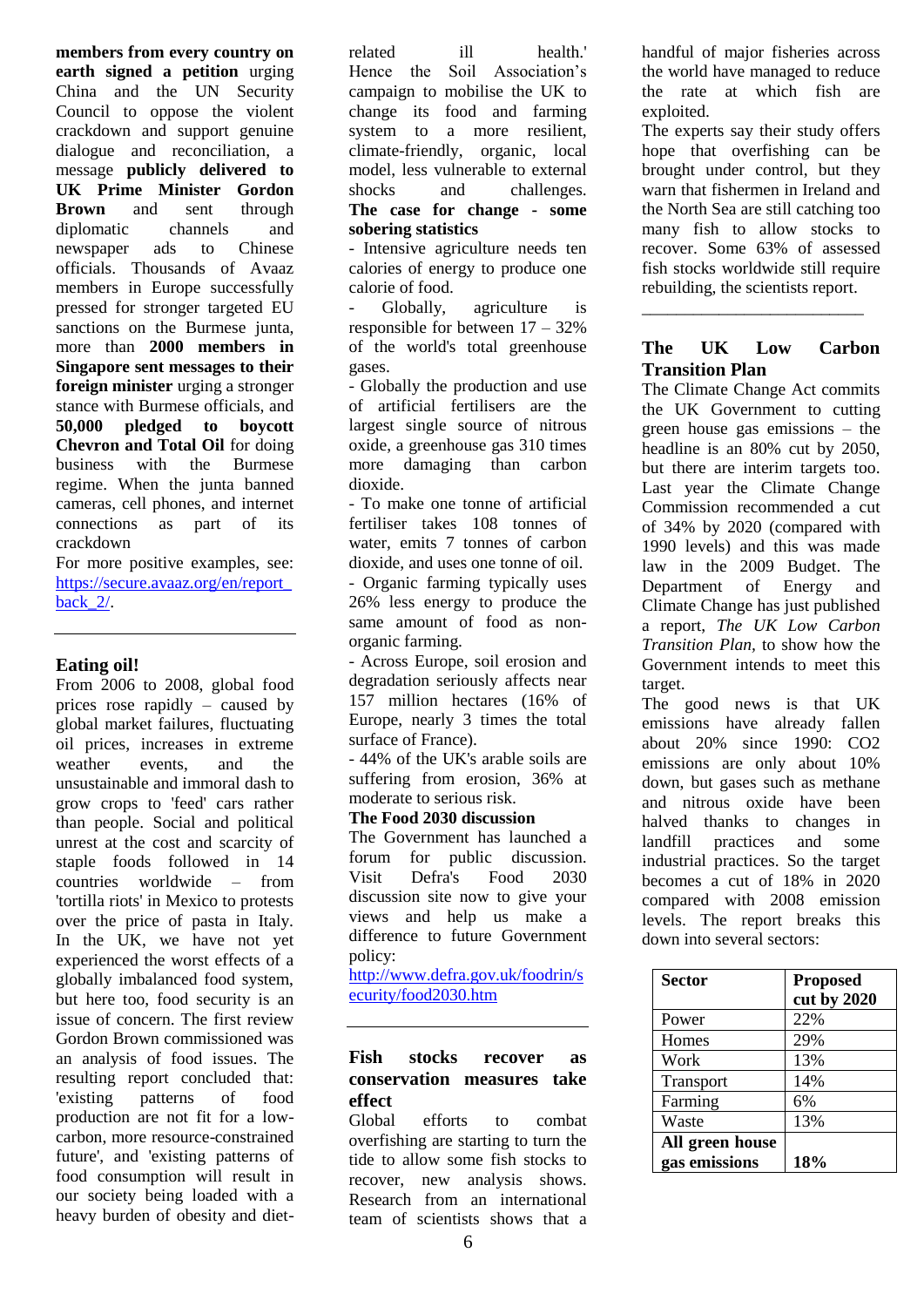While there are many new proposals in the report some of the biggest savings come from existing EU policies like the EU Emissions Trading Scheme, and rules on improving average car efficiency. Much of the plan is a continuation of current policies: for instance there is a target for all homes (that want it) to be properly insulated by 2015; and there is an aspiration to expand renewables so that by 2020 30% of electricity from comes from renewable sources compared with only 6% today.

Many people will be concerned that biofuels, nuclear power and coal with carbon capture and storage all feature strongly in the plans (although the last two are not expected to deliver much for the 2020 cuts). On the plus side the report does plan to meet targets by genuine UK emissions reductions, and not buying "carbon credits" from abroad as had been rumoured in the press ahead of publication.

With a target cut of only18% by 2020, the measures in the report do not need to be very revolutionary. The report acknowledges that to meet the deeper (80%+) cuts needed by 2050 much more radical changes will be required, and a "Roadmap to 2050" is planned for Spring 2010. More radical action will also be required if tougher 2020 cuts are agreed in Copenhagen in December as part of a global deal. The full report of 220 pages can

be downloaded free from: [http://www.decc.gov.uk/en/conten](http://www.decc.gov.uk/en/content/cms/publications/lc_trans_plan/lc_trans_plan.aspx) [t/cms/publications/lc\\_trans\\_plan/l](http://www.decc.gov.uk/en/content/cms/publications/lc_trans_plan/lc_trans_plan.aspx) [c\\_trans\\_plan.aspx](http://www.decc.gov.uk/en/content/cms/publications/lc_trans_plan/lc_trans_plan.aspx)

or hard copies can be ordered from The Stationary Office. *Submitted by: Andy Holtham*

*\_\_\_\_\_\_\_\_\_\_\_\_\_\_\_\_\_\_\_\_\_\_\_\_\_\_*

**"Activism is my rent for living on this planet" Alice Walker- Author**

#### **No To Bypasses**

Harvey Ward our planning campaigner has submitted objections to development proposals to the west of Hitchin which are linked to a proposed bypass.

Recent analysis from the Highways Agency has shown that bypasses don't reduce traffic.

The analysis found that there are many reasons why bypasses don't work.

#### *Bypasses don't always take traffic away from the old route*

 \* A6 Alvaston Bypass: did not attract as many vehicles as expected. Traffic on the old route was 225% higher than expected, and down 29% on the bypass.

 $A1(M)$  Wetherby to Walshford: The Highways Agency expected people to use the bypass. But drivers preferred the older, route, which has 1250% more traffic on than expected.

 \* A46 Norton Lenchwick Bypass: 58% more traffic on the old route, and 34% fewer vehicles on the bypass.

 \* A650 Bingley Relief Road: 15% higher traffic than expected. *Bypasses often pull in traffic from other parts of the region*

 \* A43 Syresham & Silverstone Bypass: The bypass attracted traffic off the M40 and M1. Syresham had 40% more traffic on the bypass and Silverston had 26%.

 \* A34 Newbury Bypass: The bypass "unlocked" the A34, attracting people from across the South of England. Traffic on the bypass was almost 50% higher than predicted.

#### *Bypasses often don't reduce journey times*

 \* A63 Selby Bypass: The route was supposed to substantially improve journey times, but 36% more traffic used the bypass than was expected, causing congestion. Journey time savings were 44% lower than expected. The scheme was also 60% more expensive than expected.

http://www.bettertransport.org.uk

"*Bypasses are devices that allow some people to dash from point A to point B very fast while other people dash from point B to point A very fast. People living at point C, being a point directly in between, are often given to wonder what's so great about point A that so many people from point B are so keen to get there, and what's so great about point B that so many people from point A are so keen to get there. They often wish that people would just once and for all work out where the hell they wanted to be."*  (Hitchhiker"s Guide to the Galaxy-Douglas Adams).

#### **Forest Gardening:**

Claire White Permaculture & Forest Garden Teacher.

Claire is a well known established teacher and practitioner.

Claire is running a 6 day Forest Garden Course where participants will learn and apply the principles of forest gardening in and around the 6 acre Kitchen Gardens.

Permaculture, of which Forest Gardening is a part, is about recognising, utilising and creating local resources with the minimum of energy inputs.

The course is for 6 consecutive Saturdays or you can pop into different sessions.

**Please call Church Farm Ardeley direct on 01438 861 447 or 07522 466 355 to reserve your place.**

#### **Emails to North Herts Friends of the Earth supporters**

I send out occasional action bulletins and invites to events such as film showings on this list. If you"d like to be on it and are not, then please contact me at **dangomm@yahoo.com**

**"First they ignore you, then they ridicule you, then they fight you, and then you win" - Gandhi**